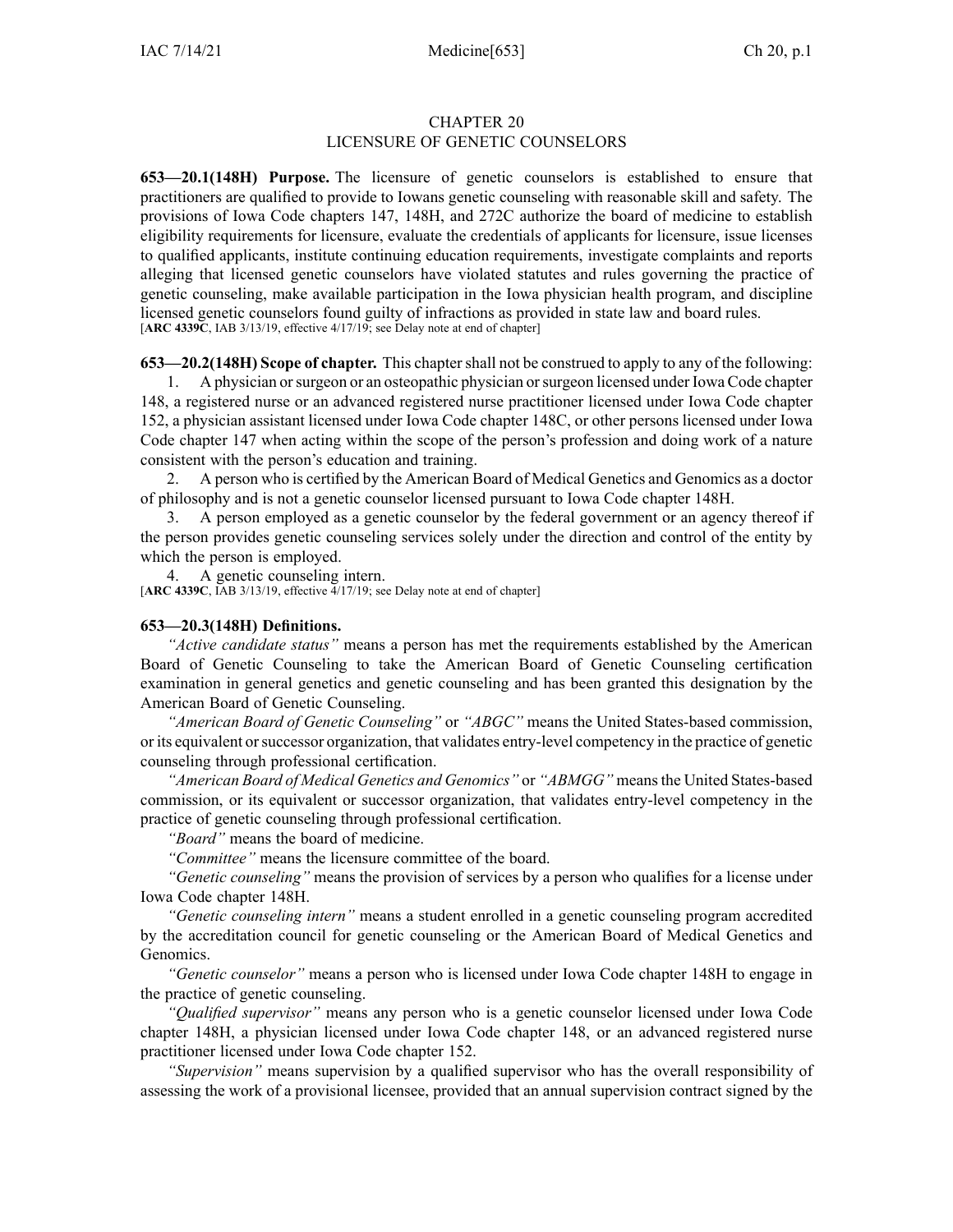qualified supervisor and the provisional licensee is on file with both parties. "Supervision" does not require the qualified supervisor's presence during the performance of services. [**ARC [4339C](https://www.legis.iowa.gov/docs/aco/arc/4339C.pdf)**, IAB 3/13/19, effective 4/17/19; see Delay note at end of chapter]

**653—20.4(148H) Scope of practice.** A person licensed pursuan<sup>t</sup> to Iowa Code chapter [148H](https://www.legis.iowa.gov/docs/ico/chapter/148H.pdf) may do any of the following:

1. Obtain and evaluate individual, family, and medical histories to determine genetic risk for genetic and medical conditions and diseases in <sup>a</sup> patient, the patient's offspring, and other family members.

2. Discuss the features, history, means of diagnosis, genetic and environmental factors, and managemen<sup>t</sup> of risk for genetic and medical conditions and diseases.

3. Identify, order, and coordinate genetic laboratory tests and other diagnostic studies as appropriate for the genetic assessment of <sup>a</sup> patient.

4. Refer <sup>a</sup> patient to <sup>a</sup> specialty or subspecialty department as necessary for the purpose of collaborating on diagnosis and treatment involving multiple body systems and general medical management.

5. Integrate genetic laboratory test results and other diagnostic studies with personal and family medical history to assess and communicate risk factors for genetic and medical conditions and diseases.

6. Explain the clinical implications of genetic laboratory tests and other diagnostic studies and their results.

7. Evaluate the responses of <sup>a</sup> patient or patient's family to the condition or risk of recurrence and provide patient-centered genetic counseling and anticipatory guidance.

8. Identify and utilize community resources that provide medical, educational, financial, and psychosocial suppor<sup>t</sup> and advocacy.

9. Provide written documentation of medical, genetic, and counseling information for families and health care professionals.

[**ARC [4339C](https://www.legis.iowa.gov/docs/aco/arc/4339C.pdf)**, IAB 3/13/19, effective 4/17/19; see Delay note at end of chapter]

**653—20.5(148H) Titles used.** A genetic counselor licensed under Iowa Code chapter [148H](https://www.legis.iowa.gov/docs/ico/chapter/148H.pdf) may use the words "genetic counselor" or "licensed genetic counselor" or the corresponding abbreviation "LGC" after the person's name. Persons who possess <sup>a</sup> provisional license shall add the designation "provisional licensed genetic counselor."

[**ARC [4339C](https://www.legis.iowa.gov/docs/aco/arc/4339C.pdf)**, IAB 3/13/19, effective 4/17/19; see Delay note at end of chapter]

#### **653—20.6(148H) Qualifications for licensure.**

**20.6(1)** Each applicant for licensure under Iowa Code chapter [148H](https://www.legis.iowa.gov/docs/ico/chapter/148H.pdf) shall:

- *a.* Submit an application form and supporting documentation as prescribed by the board.
- *b.* Hold active certification as <sup>a</sup> genetic counselor by the American Board of Genetic Counseling,

as <sup>a</sup> genetic counselor by the American Board of Medical Genetics and Genomics, or as <sup>a</sup> medical geneticist by the American Board of Medical Genetics and Genomics, or the successor to any of the aforementioned organizations.

**20.6(2)** A licensee shall maintain active certification as <sup>a</sup> genetic counselor by the American Board of Genetic Counseling, as <sup>a</sup> genetic counselor by the American Board of Medical Genetics and Genomics, or as <sup>a</sup> medical geneticist by the American Board of Medical Genetics and Genomics, or the successor to any of the aforementioned organizations.

**20.6(3)** The board may deny an applicant <sup>a</sup> license due to the commission of <sup>a</sup> disqualifying offense, as provided in [653—subrule](https://www.legis.iowa.gov/docs/iac/rule/653.9.3.pdf) 9.3(3).

[**ARC [4339C](https://www.legis.iowa.gov/docs/aco/arc/4339C.pdf)**, IAB 3/13/19, effective 4/17/19; see Delay note at end of chapter; **ARC [5749C](https://www.legis.iowa.gov/docs/aco/arc/5749C.pdf)**, IAB 7/14/21, effective 8/18/21]

**653—20.7(148H) Qualifications for provisional licensure.** The board may issue <sup>a</sup> provisional license to an applicant who meets all of the requirements for licensure excep<sup>t</sup> for the certification componen<sup>t</sup> and who has been granted active candidate status by the American Board of Genetic Counseling or the American Board of Medical Genetics and Genomics.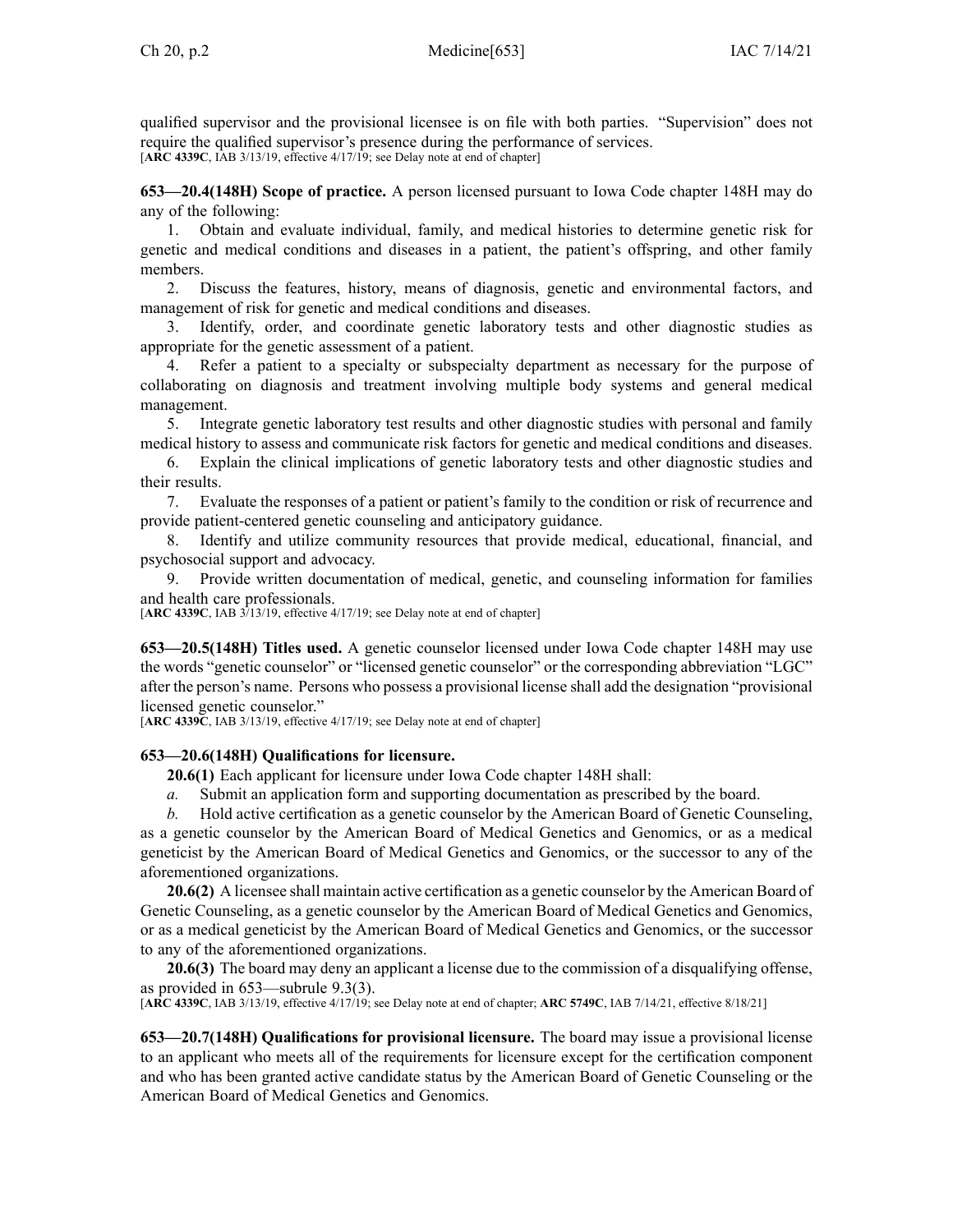**20.7(1)** The applicant shall submit a provisional license application form, proof of active candidate status, and supporting documentation prescribed by the board.

**20.7(2)** A provisional license shall expire and become inactive upon the earliest of the following:

*a.* Issuance of <sup>a</sup> license as <sup>a</sup> genetic counselor by the board.

*b.* Loss of active candidate status.

(1) A person holding <sup>a</sup> provisional license which is inactive due to loss of active candidate status may submit an application for reactivation of the provisional license upon demonstrating that active candidate status has been reestablished.

(2) An application for extension of <sup>a</sup> provisional license shall be signed by <sup>a</sup> qualified supervisor.

*c.* The date printed on the provisional license.

**20.7(3)** A person with <sup>a</sup> provisional license shall work at all times under the supervision of <sup>a</sup> qualified supervisor.

[**ARC [4339C](https://www.legis.iowa.gov/docs/aco/arc/4339C.pdf)**, IAB 3/13/19, effective 4/17/19; see Delay note at end of chapter]

## **653—20.8(147,148H) Application requirements.**

**20.8(1)** *Application for licensure.* To apply for <sup>a</sup> license to practice genetic counseling, an applicant shall:

*a.* Submit the completed application form provided by the board, including required credentials and documents, <sup>a</sup> completed fingerprint packet and <sup>a</sup> sworn statement by the applicant attesting to the truth of all information provided by the applicant;

*b.* Pay the nonrefundable initial application fee identified in 653—paragraph 8.14(2)*"a"* and pay the fee identified in 653—paragraph 8.14(2)*"f"* for the evaluation of the fingerprint packet and the national criminal history background checks by the Iowa division of criminal investigation (DCI) and the Federal Bureau of Investigation (FBI).

**20.8(2)** *Contents of the application form.* Each applicant shall submit the following information on the application form provided by the board:

*a.* The applicant's full legal name, date and place of birth, home address, mailing address, principal business address, and personal email address regularly used by the applicant or licensee for correspondence with the board;

*b.* A photograph of the applicant suitable for positive identification;

*c.* A chronology accounting for all time periods from the date the applicant entered <sup>a</sup> genetic counseling training program or educational institution to the date of the application;

*d.* The other jurisdictions in the United States or other nations or territories in which the applicant is authorized to practice genetic counseling, including license, certificate of registration or certification number and date of issuance;

*e.* Full disclosure of the applicant's involvement in civil litigation related to the practice of genetic counseling in any jurisdiction of the United States or other nations or territories. Copies of the legal documents may be requested if needed during the review process;

*f.* A statement disclosing and explaining any informal or nonpublic actions, such as letters of warning, letters of education, any confidential retraining, or any kind of confidential action taken toward <sup>a</sup> genetic counselor's certification or license which is not public discipline; warnings issued, investigations conducted, or disciplinary actions taken, whether by voluntary agreemen<sup>t</sup> or formal action, by <sup>a</sup> medical, genetic counseling or professional regulatory authority, an educational institution, <sup>a</sup> training or research program, or <sup>a</sup> health facility in any jurisdiction;

*g.* A statement disclosing and explaining any charge of <sup>a</sup> misdemeanor or felony involving the applicant filed in any jurisdiction, whether or not any appeal or other proceeding is pending to have the conviction or plea set aside;

*h.* A letter sent directly from the ABGC or ABMGG to the board verifying the applicant holds active certification in genetic counseling by the ABGC or ABMGG for genetic counselor licensure or <sup>a</sup> letter sent directly from ABGC or ABMGG to the board verifying the applicant has been granted active candidate status for provisional licensure;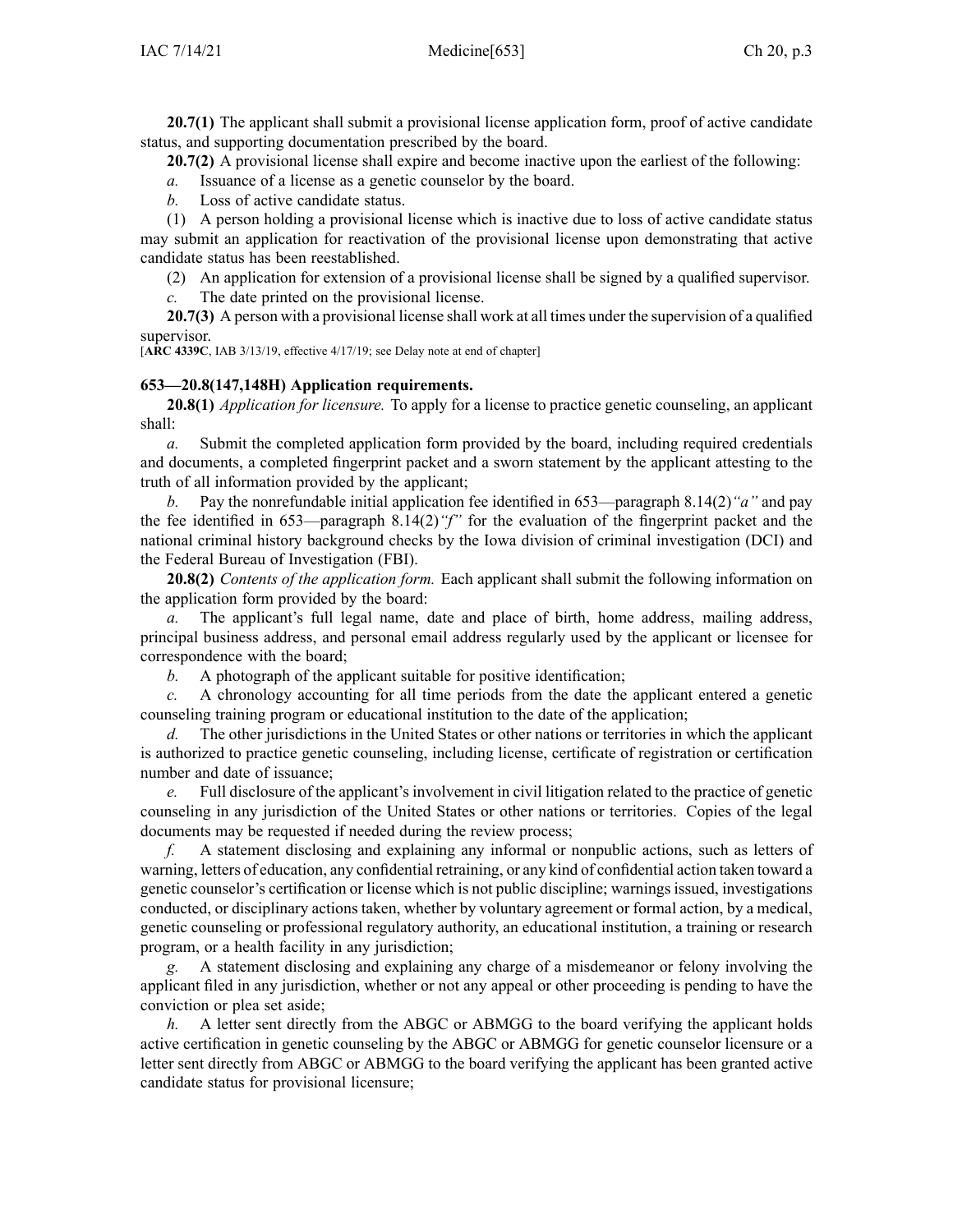*i.* A statement of the applicant's physical and mental health, including full disclosure and a written explanation of any dysfunction or impairment which may affect the ability of the applicant to engage in the practice of genetic counseling and provide patients with safe and healthful care; and

*j.* A completed fingerprint packet to facilitate a national criminal history background check. The fee for evaluation of the fingerprint packet and the DCI and FBI criminal history background checks will be assessed to the applicant.

**20.8(3)** *Application cycle.* If the applicant does not submit all materials, including <sup>a</sup> completed fingerprint packet, within 90 days of the board's initial reques<sup>t</sup> for further information, the application shall be considered inactive. The board office shall notify the applicant of this change in status.

*a.* To reactivate the application, an applicant shall submit <sup>a</sup> nonrefundable reactivation of application fee identified in 653—paragraph 8.14(2)*"b"* and shall update application materials if requested by the board. The period for requesting reactivation is limited to 30 days from the date the applicant is notified that the application is inactive, unless the applicant is granted an extension in writing by the committee or the board.

*b.* Once the application reactivation period is expired, an applicant must reapply and submit <sup>a</sup> new, nonrefundable initial application fee and <sup>a</sup> new application, including required documents and credentials.

**20.8(4)** *Applicant responsibilities.* An applicant for licensure to practice genetic counseling bears full responsibility for each of the following:

*a.* Paying all fees charged by regulatory authorities, national certifying organizations, health facilities, and educational institutions providing the information specified in subrule 20.8(2);

*b.* Providing accurate, up-to-date, and truthful information on the application form including, but not limited to, that specified under subrule 20.8(2) related to prior professional experience, education, training, active certification, licensure, and disciplinary history.

**20.8(5)** *Licensure application review process.* A process established by the board shall be utilized to review each application. Priority shall be given to processing <sup>a</sup> licensure application when <sup>a</sup> written reques<sup>t</sup> is received in the board office from an applicant whose practice will primarily involve provision of services to underserved populations, including but not limited to persons who are minorities or low-income or who live in rural areas.

*a.* An application for initial licensure shall be considered open from the date the application form is received in the board office with the nonrefundable initial application fee.

*b.* After reviewing each application, staff shall notify the applicant about how to resolve any problems identified by the reviewer. An applicant shall provide additional information when requested by staff or the board.

*c.* If the final review indicates that the application is complete and that the application does not raise any questions or concerns regarding the applicant's qualifications for licensure, staff may administratively issue the license. Staff may issue the license without having received <sup>a</sup> repor<sup>t</sup> on the applicant from the FBI.

*d.* If the final review indicates questions or concerns that cannot be remedied by continued communication with the applicant, the executive director, the director of licensure and the director of legal affairs shall determine if the questions or concerns indicate any uncertainty about the applicant's current qualifications for licensure.

- (1) If there is no current concern, staff shall administratively issue the license.
- (2) If there are questions or concerns, an Iowa-licensed genetic counselor may be consulted.
- (3) If any concern exists, staff shall refer the application to the committee.

*e.* Staff shall refer to the committee for review matters which include, but are not limited to, falsification of information on the application, criminal record, malpractice, substance abuse, competency, physical or mental illness, or professional disciplinary history.

*f.* If the committee is able to eliminate questions or concerns without dissension from staff or <sup>a</sup> committee member, the committee may direct staff to issue the license administratively.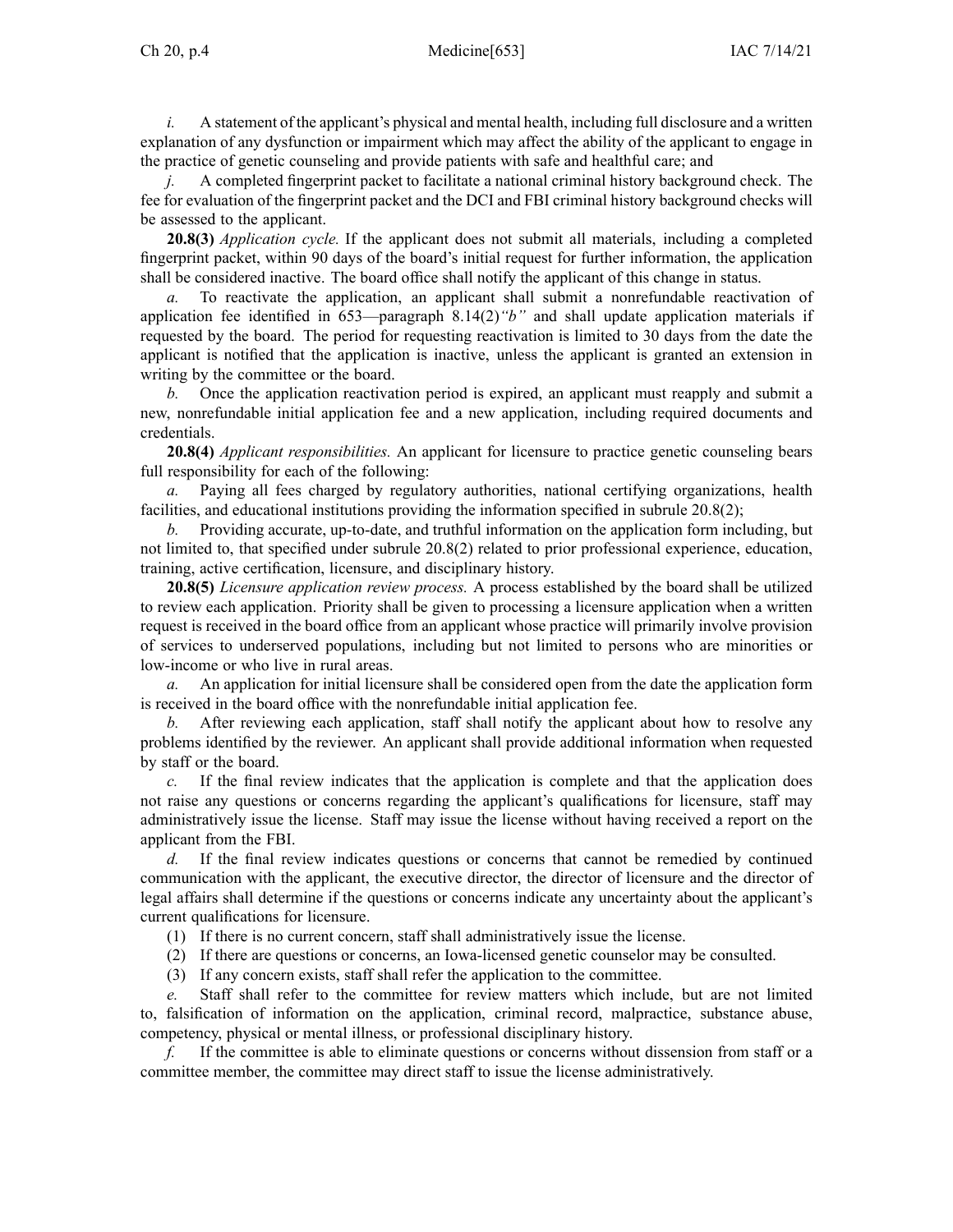*g.* If the committee is not able to eliminate questions or concerns without dissension from staff or <sup>a</sup> committee member, and after consultation with an Iowa-licensed genetic counselor, the committee shall recommend that the board:

(1) Request an investigation;

(2) Request that the applicant appear for an interview;

(3) If an applicant has not engaged in the field of genetic counseling or precision medicine in the pas<sup>t</sup> three years in any jurisdiction of the United States, the board may, after consultation with an Iowa-licensed genetic counselor, require an applicant to:

1. Successfully complete board-approved continuing education or remediation;

2. Successfully complete <sup>a</sup> board-approved employment-based monitoring program developed by the genetic counselor's employer, an Iowa-licensed genetic counselor and the board;

3. If the genetic counselor is employed or has an offer of employment, successfully complete any other pathway as agreed upon by the board and the genetic counselor's employer;

(4) Issue <sup>a</sup> license;

(5) Issue <sup>a</sup> license under certain terms and conditions or with certain restrictions;

(6) Request that the applicant withdraw the licensure application; or

(7) Deny <sup>a</sup> license.

*h.* The board shall consider applications and recommendations from the committee and shall:

(1) Request an investigation;

(2) Request that the applicant appear for an interview;

(3) If an applicant has not engaged in the field of genetic counseling or precision medicine in the pas<sup>t</sup> three years in any jurisdiction of the United States, the board may, after consultation with an Iowa-licensed genetic counselor, require an applicant to:

1. Successfully complete board-approved continuing education or remediation;

2. Successfully complete <sup>a</sup> board-approved employment-based monitoring program developed by the genetic counselor's employer, an Iowa-licensed genetic counselor and the board;

3. If the genetic counselor is employed or has an offer of employment, successfully complete any other pathway as agreed upon by the board and the genetic counselor's employer;

(4) Issue <sup>a</sup> license;

(5) Issue <sup>a</sup> license under certain terms and conditions or with certain restrictions;

(6) Request that the applicant withdraw the licensure application; or

(7) Deny <sup>a</sup> license. The board may deny <sup>a</sup> license for any grounds on which the board may discipline <sup>a</sup> license.

**20.8(6)** *Grounds for denial of licensure.* The board, on the recommendation of the committee, and after consultation with an Iowa-licensed genetic counselor, may deny an application for licensure for any of the following reasons:

*a.* Failure to meet the requirements for licensure specified in this chapter pursuan<sup>t</sup> to Iowa Code section [148H.3](https://www.legis.iowa.gov/docs/ico/section/148H.3.pdf).

*b.* Pursuant to Iowa Code section [147.4](https://www.legis.iowa.gov/docs/ico/section/147.4.pdf), upon any of the grounds for which licensure may be revoked or suspended as specified in Iowa Code sections [147.55](https://www.legis.iowa.gov/docs/ico/section/147.55.pdf) and [148H.7](https://www.legis.iowa.gov/docs/ico/section/148H.7.pdf) or in rule 653—20.20(147,148H,272C).

**20.8(7)** *Preliminary notice of denial.* Prior to the denial of licensure to an applicant, the board shall issue <sup>a</sup> preliminary notice of denial that shall be sent to the applicant by regular, first-class mail at the address provided by the applicant. The preliminary notice of denial is <sup>a</sup> public record and shall cite the factual and legal basis for denying the application, notify the applicant of the appeal process, and specify the date upon which the denial will become final if it is not appealed.

**20.8(8)** *Appeal procedure.* An applicant who has received <sup>a</sup> preliminary notice of denial may appeal the denial and reques<sup>t</sup> <sup>a</sup> hearing on the issues related to the preliminary notice of denial by serving <sup>a</sup> reques<sup>t</sup> for hearing upon the executive director not more than 30 calendar days following the date when the preliminary notice of denial was mailed. The applicant's current address shall be provided in the reques<sup>t</sup> for hearing. The reques<sup>t</sup> is deemed filed on the date it is received in the board office. If the reques<sup>t</sup> is received with <sup>a</sup> USPS nonmetered postmark, the board shall consider the postmark date as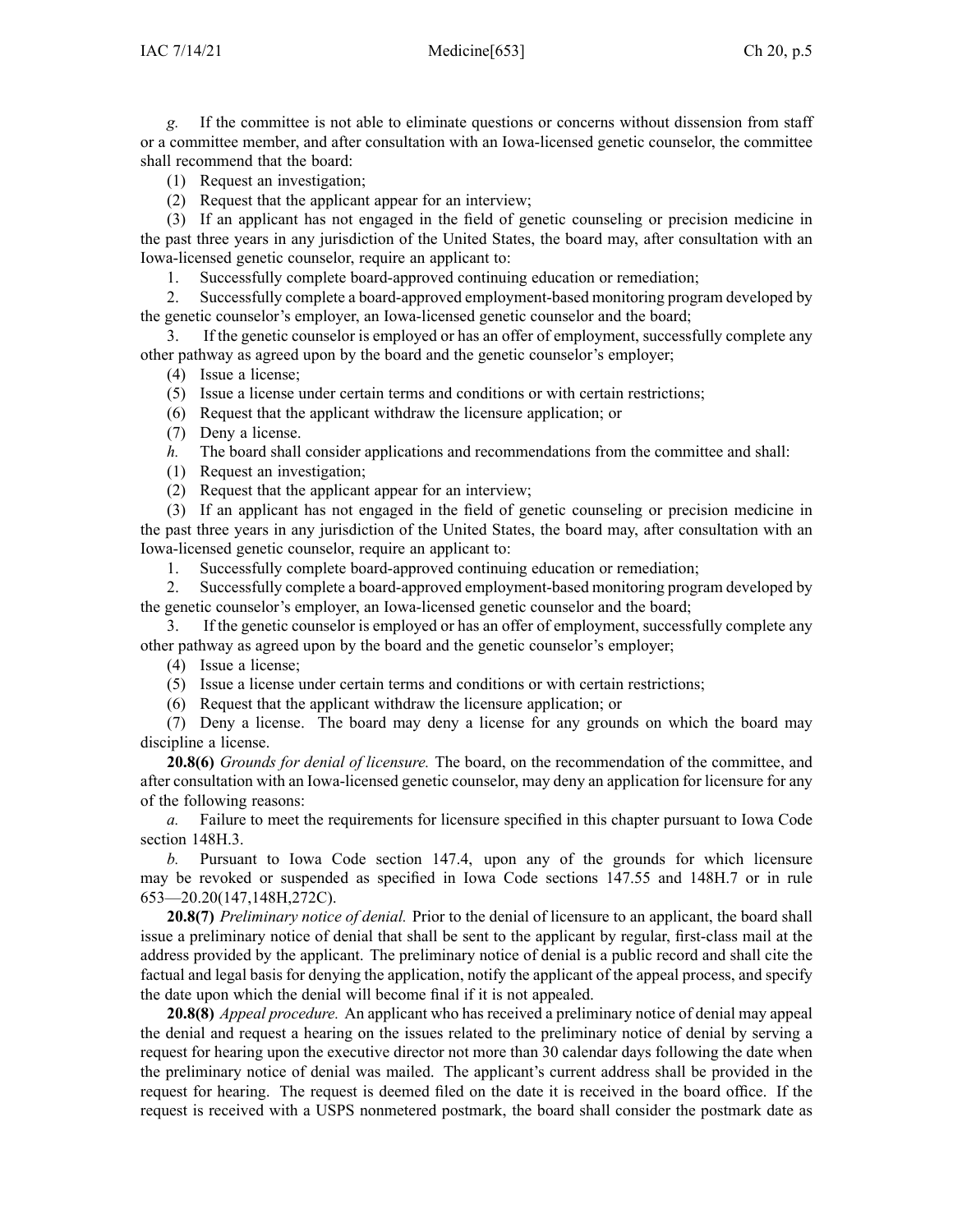the date the reques<sup>t</sup> is filed. The reques<sup>t</sup> shall specify the factual or legal errors and that the applicant desires an evidentiary hearing and may provide additional written information or documents in suppor<sup>t</sup> of licensure.

**20.8(9)** *Hearing.* If an applicant appeals the preliminary notice of denial and requests <sup>a</sup> hearing, the hearing shall be <sup>a</sup> contested case and subsequent proceedings shall be conducted in accordance with rule  $653 - 25.30(17A)$ .

*a.* License denial hearings are contested cases open to the public.

*b.* Either party may reques<sup>t</sup> issuance of <sup>a</sup> protective order in the event privileged or confidential information is submitted into evidence.

*c.* Evidence supporting the denial of the license may be presented by an assistant attorney general.

*d.* While each party shall have the burden of establishing the affirmative of matters asserted, the applicant shall have the ultimate burden of persuasion as to the applicant's qualification for licensure.

The board, after a hearing on license denial, may issue or deny the license. The board shall state the reasons for its decision and may issue the license, issue the license with restrictions, or deny the license. The final decision is <sup>a</sup> public record.

*f.* Judicial review of <sup>a</sup> final order of the board denying licensure, or issuing <sup>a</sup> license with restrictions, may be sought in accordance with the provisions of Iowa Code section [17A.19](https://www.legis.iowa.gov/docs/ico/section/17A.19.pdf), which are applicable to judicial review of any agency's final decision in <sup>a</sup> contested case.

**20.8(10)** *Finality.* If an applicant does not appeal <sup>a</sup> preliminary notice of denial in accordance with subrule 20.8(8), the preliminary notice of denial automatically becomes final. A final denial of an application for licensure is <sup>a</sup> public record.

**20.8(11)** *Failure to pursue appeal.* If an applicant appeals <sup>a</sup> preliminary notice of denial in accordance with subrule 20.8(8) but the applicant fails to pursue that appeal to <sup>a</sup> final decision within one year from the date of the preliminary notice of denial, the board may dismiss the appeal. The appeal may be dismissed only after the board sends <sup>a</sup> written notice by first-class mail to the applicant at the applicant's last-known address. The notice shall state that the appeal will be dismissed and the preliminary notice of denial will become final if the applicant does not contact the board to schedule the appeal hearing within 30 days of the date the letter is mailed from the board office. Upon dismissal of an appeal, the preliminary notice of denial becomes final. A final denial of an application for licensure under this rule is <sup>a</sup> public record.

**20.8(12)** *Waiver prohibited.* Provisions of this rule are not subject to waiver pursuan<sup>t</sup> to [653—Chapter](https://www.legis.iowa.gov/docs/iac/chapter/653.3.pdf) 3 or any other provision of law.

[**ARC [4339C](https://www.legis.iowa.gov/docs/aco/arc/4339C.pdf)**, IAB 3/13/19, effective 4/17/19; see Delay note at end of chapter; **ARC [4468C](https://www.legis.iowa.gov/docs/aco/arc/4468C.pdf)**, IAB 6/5/19, effective 5/15/19; **[ARC](https://www.legis.iowa.gov/docs/aco/arc/4728C.pdf) [4728C](https://www.legis.iowa.gov/docs/aco/arc/4728C.pdf)**, IAB 10/23/19, effective 11/27/19; **ARC [5600C](https://www.legis.iowa.gov/docs/aco/arc/5600C.pdf)**, IAB 5/5/21, effective 6/9/21]

## **653—20.9(147,148H) Display of license and notification required to change the board's data system.**

**20.9(1)** *Display of license.* Licensed genetic counselors shall display the license issued by the board in <sup>a</sup> conspicuous place in their primary place of business.

**20.9(2)** *Change of contact information.* Licensees shall notify the board within one month of <sup>a</sup> change in home address, address of the place of practice, home or practice telephone number, or personal email address regularly used by the applicant or licensee for correspondence with the board.

**20.9(3)** *Change of full legal name.* A licensee shall notify the board of any change in the licensee's full legal name within one month of making the name change. Notification requires <sup>a</sup> notarized copy of <sup>a</sup> marriage license or <sup>a</sup> notarized copy of court documents.

**20.9(4)** *Deceased.* A licensee's file shall be closed and labeled "deceased" when the board receives <sup>a</sup> copy of the licensee's death certificate or other reliable information of the licensee's death. [**ARC [4339C](https://www.legis.iowa.gov/docs/aco/arc/4339C.pdf)**, IAB 3/13/19, effective 4/17/19; see Delay note at end of chapter]

**653—20.10(147,148H,272C) Biennial renewal of license required.** Pursuant to Iowa Code section [148H.3](https://www.legis.iowa.gov/docs/ico/section/148H.3.pdf), <sup>a</sup> license expires on October 31 of odd-numbered years and can be renewed for the fee identified in 653—paragraph 8.14(2)*"c."*

**20.10(1)** The applicant for renewal shall provide: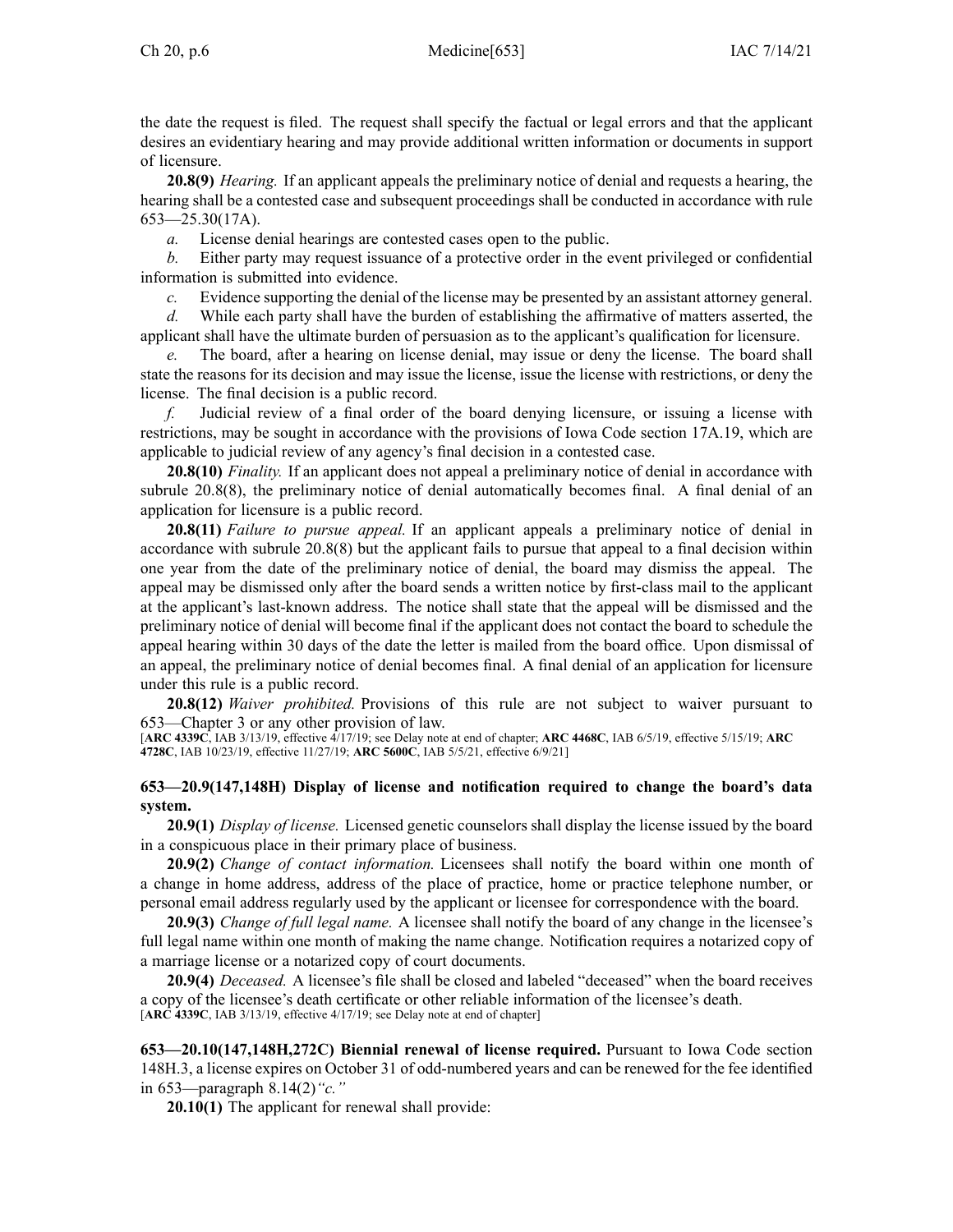*a.* A renewal application provided by the board.

*b.* A letter sent directly from the ABGC or ABMGG to the board verifying that the applicant holds active certification in genetic counseling by the ABGC or ABMGG for genetic counselor licensure or <sup>a</sup> letter sent directly from ABGC or ABMGG to the board verifying the applicant has been granted active candidate status for provisional licensure.

*c.* Satisfactory evidence to the board that in the period since the license wasissued or last renewed, the applicant has completed 30 hours of National Society of Genetic Counselors or ABMGG continuing education units as approved by the board.

**20.10(2)** *Expiration date.* Certificates of licensure to practice genetic counseling shall expire on October 31 in odd years.

**20.10(3)** *Prorated fees.* The first renewal fee for <sup>a</sup> license shall be prorated on <sup>a</sup> monthly basis according to the date of issue.

**20.10(4)** *Renewal requirements and penalties for late renewal.* Each licensee shall be sent <sup>a</sup> renewal notice at least 60 days prior to the expiration date. The licensee is responsible for renewing the license prior to its expiration. Failure of the licensee to receive the notice does not relieve the licensee of responsibility for renewing that license.

*a.* When online renewal is used, the licensee must complete the online renewal prior to midnight on December 31 in order to ensure that the license will not become inactive. The license becomesinactive and invalid at 12:01 a.m. on January 1.

*b.* Upon receipt of the completed renewal application, staff shall administratively issue <sup>a</sup> license that expires on October 31 of odd-numbered years. In the event the board receives adverse information on the renewal application, the board shall issue the renewal license but may refer the adverse information for further consideration.

*c.* Every renewal shall be displayed in connection with the original certificate of licensure.

*d.* If the licensee fails to submit the renewal application and renewal fee prior to the expiration date on the current license, <sup>a</sup> penalty fee identified in 653—paragraph 8.14(2)*"d"* shall be assessed for renewal in the grace period, a period up until January 1 when the license becomes inactive if not renewed.

**20.10(5)** *Inactive license.* Failure of <sup>a</sup> licensee to renew by January 1 will result in invalidation of the license, and the license will become inactive.

*a.* Licensees are prohibited from engaging in the practice of genetic counseling once the license is inactive.

*b.* Having <sup>a</sup> genetic counselor license in inactive status does not preclude the board from taking disciplinary actions authorized in Iowa Code section [147.55](https://www.legis.iowa.gov/docs/ico/section/147.55.pdf) or [148H.7](https://www.legis.iowa.gov/docs/ico/section/148H.7.pdf).

[**ARC [4339C](https://www.legis.iowa.gov/docs/aco/arc/4339C.pdf)**, IAB 3/13/19, effective 4/17/19; see Delay note at end of chapter; **ARC [4468C](https://www.legis.iowa.gov/docs/aco/arc/4468C.pdf)**, IAB 6/5/19, effective 5/15/19; **[ARC](https://www.legis.iowa.gov/docs/aco/arc/4728C.pdf) [4728C](https://www.legis.iowa.gov/docs/aco/arc/4728C.pdf)**, IAB 10/23/19, effective 11/27/19]

# **653—20.11(147,272C) Reinstatement of an inactive license.**

**20.11(1)** *Reinstatement requirements.* Licensees who allow their licenses to go inactive by failing to renew may apply for reinstatement of <sup>a</sup> license. Pursuant to Iowa Code section [147.11](https://www.legis.iowa.gov/docs/ico/section/147.11.pdf), applicants for reinstatement shall:

*a.* Submit upon forms provided by the board <sup>a</sup> completed application for reinstatement of <sup>a</sup> license to practice genetic counseling. The application shall include the following information:

(1) The applicant's full legal name, date and place of birth, home address, mailing address, principal business address, and personal email address regularly used by the applicant or licensee for correspondence with the board.

(2) Every jurisdiction in which the applicant is or has been authorized to practice, including license numbers and dates of issuance.

(3) Full disclosure of the applicant's involvement in civil litigation related to the practice of genetic counseling in any jurisdiction of the United States or other nations or territories. Copies of the legal documents may be requested if needed during the review process.

(4) A statement disclosing and explaining any warnings issued, investigations conducted or disciplinary actions taken, whether by voluntary agreemen<sup>t</sup> or formal action, by <sup>a</sup> medical, genetic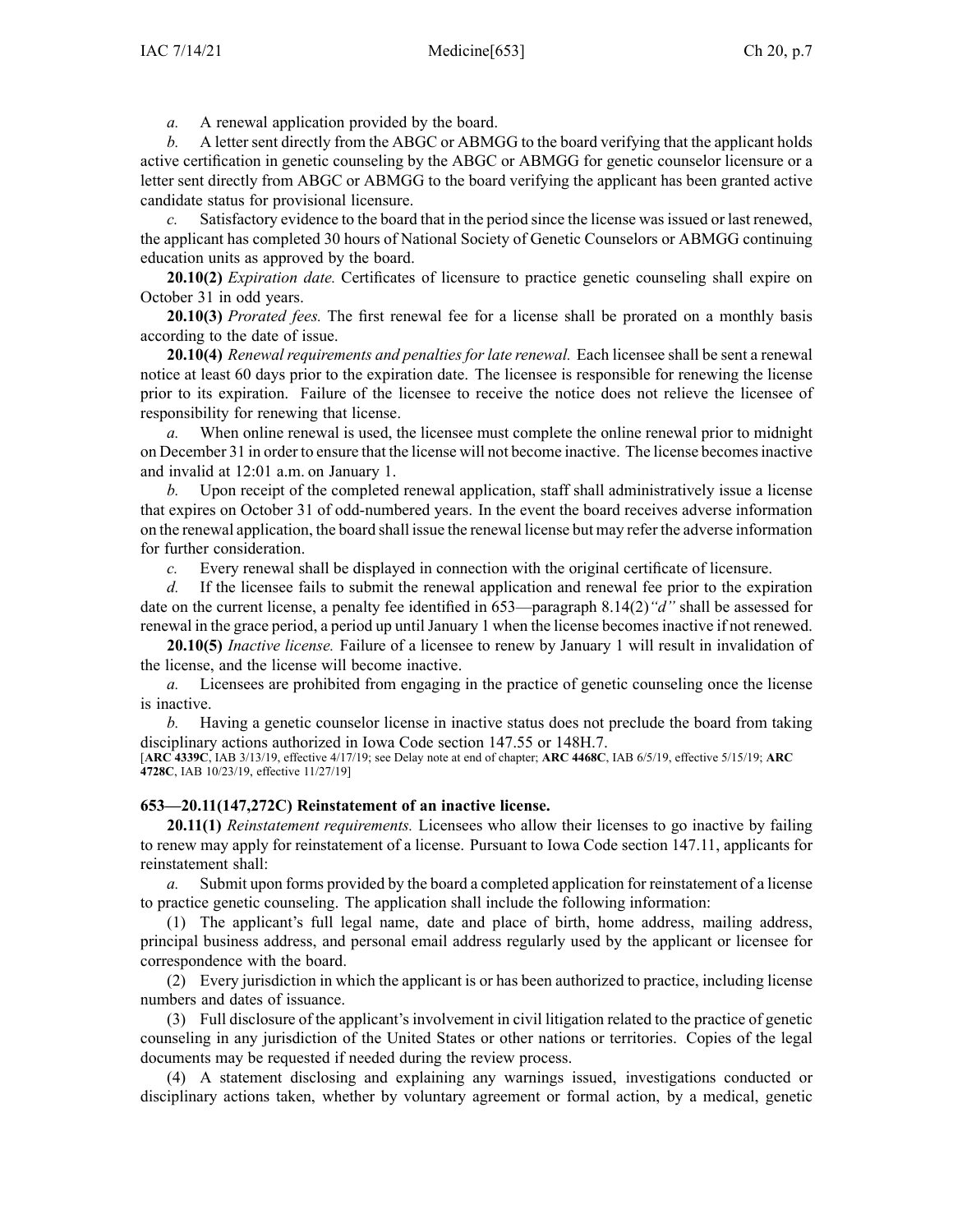counseling or professional regulatory authority; an educational institution; <sup>a</sup> training or research program; or <sup>a</sup> health facility in any jurisdiction.

(5) A statement of the applicant's physical and mental health, including full disclosure and <sup>a</sup> written explanation of any dysfunction or impairment which may affect the ability of the applicant to engage in practice and provide patients with safe and healthful care.

(6) Verification of an applicant's hospital and clinical staff privileges and other professional experience for the pas<sup>t</sup> five years if requested by the board.

(7) A chronology accounting for all time periods from the date of initial licensure.

(8) A statement disclosing and explaining any charge of <sup>a</sup> misdemeanor or felony involving the applicant filed in any jurisdiction, whether or not any appeal or other proceeding is pending to have the conviction or plea set aside.

*b.* Submit <sup>a</sup> completed fingerprint packet to facilitate <sup>a</sup> national criminal history background check. The fee identified in 653—paragraph 8.14(2)*"f"* for the evaluation of the fingerprint packet and the DCI and FBI criminal history background checks will be assessed to the applicant.

*c.* Pay the reinstatement fee identified in 653—paragraph 8.14(2)*"g"* plus the fee identified in 653—paragraph 8.14(2)*"f"* for the evaluation of the fingerprint packet and the DCI and FBI criminal history background checks.

*d.* A letter sent directly from the ABGC or ABMGG to the board verifying the applicant holds active certification in genetic counseling by the ABGC or ABMGG for genetic counselor licensure or <sup>a</sup> letter sent directly from the ABGC or ABMGG to the board verifying the applicant has been granted active candidate status for provisional licensure.

*e.* Meet any new requirements instituted since the license lapsed.

**20.11(2)** *Reinstatement for an applicant who has been out of practice for three years.* If an applicant for reinstatement has not engaged in the field of genetic counseling or precision medicine in the pas<sup>t</sup> three years in any jurisdiction of the United States, the board may, after consultation with an Iowa-licensed genetic counselor, require an applicant to:

*a.* Successfully complete board-approved continuing education or remediation.

*b.* Successfully complete <sup>a</sup> board-approved employment-based monitoring program developed by the genetic counselor's employer, an Iowa-licensed genetic counselor and the board.

Successfully complete any other pathway as agreed upon by the board.

[**ARC [4339C](https://www.legis.iowa.gov/docs/aco/arc/4339C.pdf)**, IAB 3/13/19, effective 4/17/19; see Delay note at end of chapter; **ARC [4468C](https://www.legis.iowa.gov/docs/aco/arc/4468C.pdf)**, IAB 6/5/19, effective 5/15/19; **[ARC](https://www.legis.iowa.gov/docs/aco/arc/4728C.pdf) [4728C](https://www.legis.iowa.gov/docs/aco/arc/4728C.pdf)**, IAB 10/23/19, effective 11/27/19]

**653—20.12(272C) Code of ethics.** The NSGC Code of Ethics prepared and approved by the National Society of Genetic Counselors shall be utilized by the board as guiding principles in the practice of genetic counseling in this state.

[**ARC [4339C](https://www.legis.iowa.gov/docs/aco/arc/4339C.pdf)**, IAB 3/13/19, effective 4/17/19; see Delay note at end of chapter]

**653—20.13(272C) Nonpayment of state debt.** 653—Chapter 12 shall apply to licensed genetic counselors.

[**ARC [4339C](https://www.legis.iowa.gov/docs/aco/arc/4339C.pdf)**, IAB 3/13/19, effective 4/17/19; see Delay note at end of chapter]

**653—20.14(272C) Standards of practice—office practices.** Rule 653—13.7(147,148,272C) shall apply to licensed genetic counselors.

[**ARC [4339C](https://www.legis.iowa.gov/docs/aco/arc/4339C.pdf)**, IAB 3/13/19, effective 4/17/19; see Delay note at end of chapter]

**653—20.15(272C) Iowa physician health committee.** 653—Chapter 14 shall apply to licensed genetic counselors.

[**ARC [4339C](https://www.legis.iowa.gov/docs/aco/arc/4339C.pdf)**, IAB 3/13/19, effective 4/17/19; see Delay note at end of chapter]

**653—20.16(272C) Child suppor<sup>t</sup> noncompliance.** 653—Chapter 15 shall apply to licensed genetic counselors.

[**ARC [4339C](https://www.legis.iowa.gov/docs/aco/arc/4339C.pdf)**, IAB 3/13/19, effective 4/17/19; see Delay note at end of chapter]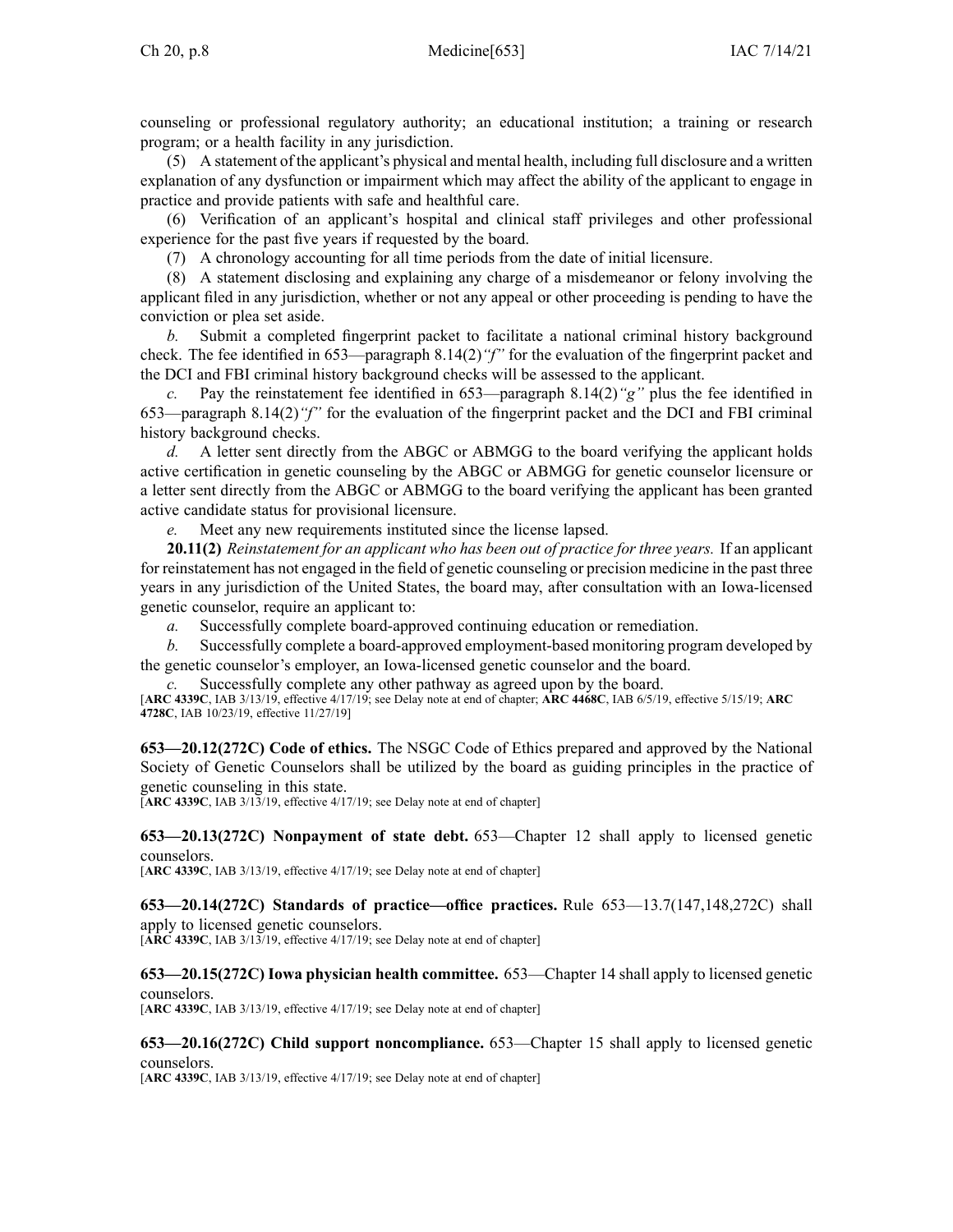**653—20.17(272C) Student loan default or delinquency—prohibited grounds for discipline.** The board shall not suspend or revoke <sup>a</sup> license issued by the board to <sup>a</sup> person who is in default or is delinquent on repaymen<sup>t</sup> or <sup>a</sup> service obligation under federal orstate postsecondary educational loans or public or private services-conditional postsecondary tuition assistance solely on the basis of such default or delinquency.

[**ARC [4979C](https://www.legis.iowa.gov/docs/aco/arc/4979C.pdf)**, IAB 3/11/20, effective 4/15/20]

**653—20.18(272C) Military service and veteran reciprocity.** 653—Chapter 18 shall apply to licensed genetic counselors.

[**ARC [4339C](https://www.legis.iowa.gov/docs/aco/arc/4339C.pdf)**, IAB 3/13/19, effective 4/17/19; see Delay note at end of chapter]

**653—20.19(272C) Mandatory reporting.** 653—Chapter 22 shall apply to licensed genetic counselors. [**ARC [4339C](https://www.legis.iowa.gov/docs/aco/arc/4339C.pdf)**, IAB 3/13/19, effective 4/17/19; see Delay note at end of chapter]

**653—20.20(147,148H,272C) Grounds for discipline of genetic counselors.** The board has authority to impose discipline for any violation of Iowa Code chapter [147](https://www.legis.iowa.gov/docs/ico/chapter/147.pdf), [148H](https://www.legis.iowa.gov/docs/ico/chapter/148H.pdf), or [272C](https://www.legis.iowa.gov/docs/ico/chapter/272C.pdf) or the rules promulgated thereunder. These grounds for discipline apply to genetic counselors. This rule is not subject to waiver pursuan<sup>t</sup> to [653—Chapter](https://www.legis.iowa.gov/docs/iac/chapter/653.3.pdf) 3 or any other provision of law. The board may impose any of the disciplinary sanctions set forth in [653—subrule](https://www.legis.iowa.gov/docs/iac/rule/653.25.25.pdf) 25.25(1) when the board determines that the licensee is guilty of any of the following acts or offenses:

**20.20(1)** Violating any of the grounds for revocation or suspension of <sup>a</sup> license as listed in Iowa Code section [147.55](https://www.legis.iowa.gov/docs/ico/section/147.55.pdf), [148H.7](https://www.legis.iowa.gov/docs/ico/section/148H.7.pdf), [272C.10](https://www.legis.iowa.gov/docs/ico/section/272C.10.pdf), or [272C.15](https://www.legis.iowa.gov/docs/ico/section/272C.15.pdf).

**20.20(2)** Professional incompetency. Professional incompetency includes, but is not limited to, any of the following:

*a.* Willful or repeated gross malpractice;

*b.* Willful or gross negligence;

*c.* A substantial lack of knowledge or ability to discharge professional obligations within the scope of the genetic counselor's practice;

*d.* A substantial deviation by the genetic counselor from the standards of learning orskill ordinarily possessed and applied by other genetic counselors in the state of Iowa acting in the same or similar circumstances;

*e.* A failure by <sup>a</sup> genetic counselor to exercise in <sup>a</sup> substantial respec<sup>t</sup> that degree of care which is ordinarily exercised by an average genetic counselor in the state of Iowa acting in the same or similar circumstances;

*f.* A willful or repeated departure from or failure to conform to the minimal standard of acceptable and prevailing practice of genetic counseling in the state of Iowa.

**20.20(3)** Practice harmful or detrimental to the public. Practice harmful or detrimental to the public includes, but is not limited to, the failure of the genetic counselor to possess and exercise that degree of skill, learning, and care expected of <sup>a</sup> reasonable, prudent genetic counselor acting in the same or similar circumstances in this state, or when <sup>a</sup> genetic counselor is unable to practice genetic counseling with reasonable skill and safety as <sup>a</sup> result of mental or physical impairment, or chemical abuse.

**20.20(4)** Unprofessional conduct. Engaging in unprofessional conduct includes, but is not limited to, the committing by <sup>a</sup> licensee of an act contrary to honesty, justice, or good morals, whether the act is committed in the scope of the licensee's practice or otherwise, and whether the act is committed in this state or elsewhere; or <sup>a</sup> violation of the principles of ethics applicable to genetic counselors.

**20.20(5)** Sexual misconduct. Engaging in sexual misconduct includes, but is not limited to, <sup>a</sup> genetic counselor engaging in conduct set forth in 653—subrule 13.7(4) (sexual conduct) or 13.7(6) (sexual harassment) as interpreted by the board.

**20.20(6)** Substance abuse. Substance abuse includes, but is not limited to, excessive use of alcohol, drugs, narcotics, chemicals, or other substances in <sup>a</sup> manner which may impair <sup>a</sup> licensee's ability to practice the profession with reasonable skill and safety.

**20.20(7)** Physical or mental impairment. Physical or mental impairment includes, but is not limited to, any physical, neurological, or mental condition which may impair <sup>a</sup> genetic counselor's ability to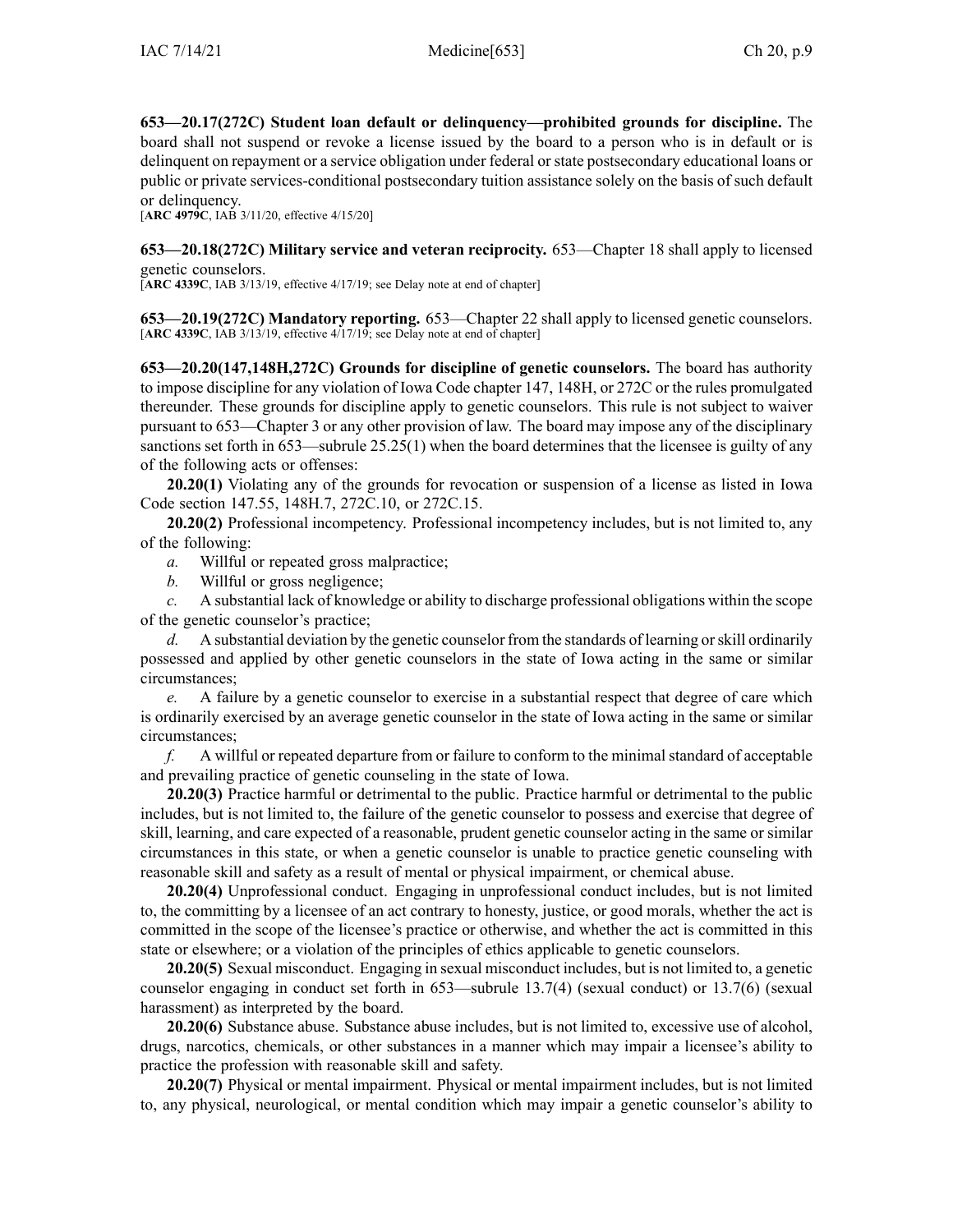practice the profession with reasonable skill and safety. Being adjudicated mentally incompetent by <sup>a</sup> court of competent jurisdiction shall automatically suspend <sup>a</sup> license for the duration of the license unless the board orders otherwise.

**20.20(8)** Felony criminal conviction. Being convicted of <sup>a</sup> felony in the courts of this state, another state, the United States, or any country, territory, or jurisdiction, as defined in Iowa Code section [148.6\(2\)](https://www.legis.iowa.gov/docs/ico/section/148.6.pdf)*"b."*

**20.20(9)** Violation of the laws or rules governing the practice of genetic counseling in this state, another state, the United States, or any country, territory, or jurisdiction. Violation of the laws or rules governing the practice of genetic counseling includes, but is not limited to, willful or repeated violation of the provisions of these rules or the provisions of Iowa Code chapter [147](https://www.legis.iowa.gov/docs/ico/chapter/147.pdf), [148H](https://www.legis.iowa.gov/docs/ico/chapter/148H.pdf), or [272C](https://www.legis.iowa.gov/docs/ico/chapter/272C.pdf) or any other state or federal laws governing the practice of genetic counseling.

**20.20(10)** Violation of <sup>a</sup> lawful order of the board, previously entered by the board in <sup>a</sup> disciplinary or licensure hearing, or violation of the terms and provisions of a consent agreement or settlement agreement entered into between <sup>a</sup> licensee and the board.

**20.20(11)** Violation of an initial agreemen<sup>t</sup> or health contract entered into with the Iowa physician health program (IPHP).

**20.20(12)** Failure to comply with an evaluation order under Iowa Code section [272C.9\(1\)](https://www.legis.iowa.gov/docs/ico/section/272C.9.pdf).

**20.20(13)** Knowingly making misleading, deceptive, untrue, or fraudulent representations in the practice of genetic counseling. Knowingly making misleading, deceptive, untrue or fraudulent representations in the practice of genetic counseling includes, but is not limited to, an intentional perversion of the truth, either orally or in writing, by <sup>a</sup> genetic counselor in the practice of genetic counseling.

**20.20(14)** Fraud in procuring <sup>a</sup> license. Fraud in procuring <sup>a</sup> license includes, but is not limited to, an intentional perversion of the truth in making application for <sup>a</sup> license to practice genetic counseling in this state, and includes false representations of material fact, either by word or by conduct, by false or misleading allegations, or by concealment of that which should have been disclosed when making application for <sup>a</sup> license in this state, or attempting to file or filing with the board any false or forged document submitted with an application for license in this state.

**20.20(15)** Fraud in representations as to skill or ability. Fraud in representations as to skill or ability includes, but is not limited to, <sup>a</sup> licensee's having made misleading, deceptive, or untrue representations as to the genetic counselor's competency to perform professional services for which the licensee is not qualified to perform by education, training, or experience.

**20.20(16)** Use of untruthful or improbable statements in advertisements. Use of untruthful or improbable statements in advertisements includes, but is not limited to, an action by <sup>a</sup> licensee in making known to the public information which is false, deceptive, misleading, or promoted through fraud or misrepresentation and includes statements which may consist of, but are not limited to:

*a.* Inflated or unjustified claims which lead to expectations of favorable results;

*b.* Self-laudatory claims that imply that the licensee is skilled in <sup>a</sup> field or specialty for which the licensee is not qualified;

*c.* Representations that are likely to cause an average person to misunderstand; or

*d.* Extravagant claims or claims of extraordinary skill not recognized by the profession of genetic counseling.

**20.20(17)** Obtaining any fee by fraud or misrepresentation.

**20.20(18)** Acceptance of remuneration for referral of <sup>a</sup> patient to other health professionsin violation of the law or National Society of Genetic Counselors Code of Ethics.

**20.20(19)** Knowingly submitting <sup>a</sup> false repor<sup>t</sup> of continuing education or failure to submit the required reports of continuing education.

**20.20(20)** Knowingly aiding, assisting, procuring, or advising <sup>a</sup> person in the unlawful practice of genetic counseling.

**20.20(21)** Failure to repor<sup>t</sup> disciplinary action. Failure to repor<sup>t</sup> <sup>a</sup> license revocation, suspension, or other disciplinary action taken against <sup>a</sup> licensee by <sup>a</sup> professional licensing authority of another state, an agency of the United States government, or any country, territory, or other jurisdiction, within 30 days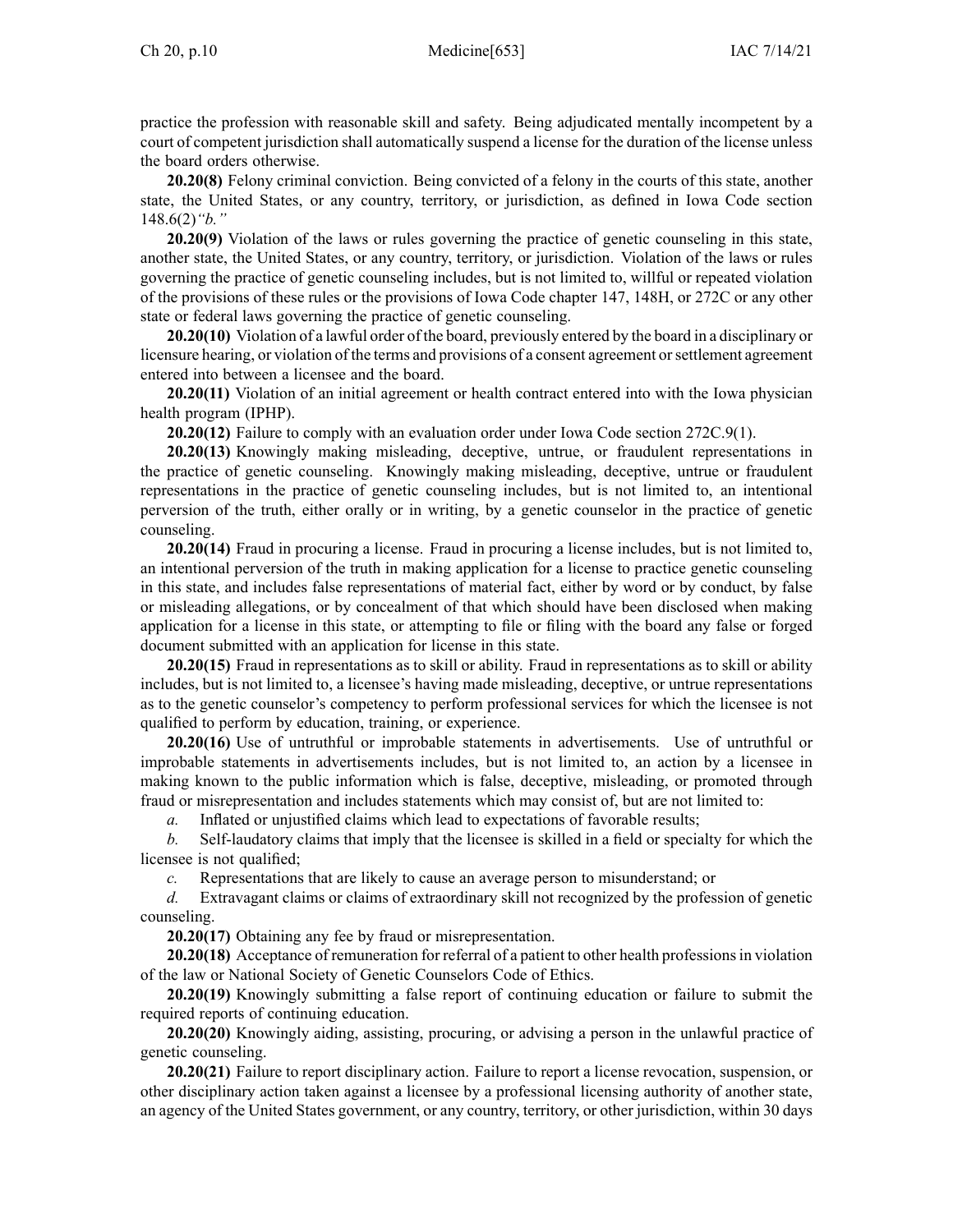of final action by such licensing authority. A stay by an appellate court shall not negate this requirement; however, if such disciplinary action is overturned or reversed by <sup>a</sup> court of last resort, the repor<sup>t</sup> shall be expunged from the records of the board.

**20.20(22)** Failure to repor<sup>t</sup> voluntary agreements. Failure to repor<sup>t</sup> any voluntary agreemen<sup>t</sup> to restrict the practice of genetic counseling entered into with this state, another state, the United States, an agency of the federal government, or any country, territory or other jurisdiction.

**20.20(23)** Failure to notify the board within 30 days after occurrence of any settlement or adverse judgment of <sup>a</sup> malpractice claim or action.

**20.20(24)** Failure to comply with <sup>a</sup> valid subpoena issued by the board pursuan<sup>t</sup> to Iowa Code sections [17A.13](https://www.legis.iowa.gov/docs/ico/section/17A.13.pdf) and [272C.6](https://www.legis.iowa.gov/docs/ico/section/272C.6.pdf).

**20.20(25)** Failure to submit to <sup>a</sup> board-ordered mental, physical, clinical competency, or substance abuse evaluation or <sup>a</sup> drug or alcohol screening.

**20.20(26)** Noncompliance with <sup>a</sup> suppor<sup>t</sup> order or with <sup>a</sup> written agreemen<sup>t</sup> for paymen<sup>t</sup> of suppor<sup>t</sup> as evidenced by <sup>a</sup> certificate of noncompliance issued pursuan<sup>t</sup> to Iowa Code chapter [252J](https://www.legis.iowa.gov/docs/ico/chapter/252J.pdf). Disciplinary proceedings under this rule shall follow the procedures set forth in Iowa Code chapter [252J](https://www.legis.iowa.gov/docs/ico/chapter/252J.pdf) and 653—Chapter 15.

**20.20(27)** Rescinded IAB [3/11/20](https://www.legis.iowa.gov/docs/aco/bulletin/03-11-2020.pdf), effective 4/15/20.

**20.20(28)** Improper managemen<sup>t</sup> of medical records. Improper managemen<sup>t</sup> of medical records includes, but is not limited to, failure to maintain timely, accurate, and complete medical records.

**20.20(29)** Failure to respond to or comply with <sup>a</sup> board investigation initiated pursuan<sup>t</sup> to Iowa Code section [272C.3](https://www.legis.iowa.gov/docs/ico/section/272C.3.pdf) and rule 653—24.2(17A,147,148,272C).

**20.20(30)** Failure to submit an additional completed fingerprint card and applicable fee, within 30 days of <sup>a</sup> reques<sup>t</sup> made by board staff, when <sup>a</sup> previous fingerprint submission has been determined to be unacceptable.

**20.20(31)** Failure to respond to the board or submit continuing education materials during <sup>a</sup> board audit, within 30 days of <sup>a</sup> reques<sup>t</sup> made by board staff or within the extension of time if one has been granted.

**20.20(32)** Failure to respond to the board or submit requested mandatory training for identifying and reporting abuse materials during <sup>a</sup> board audit, within 30 days of <sup>a</sup> reques<sup>t</sup> made by the board staff or within the extension of time if one has been granted.

**20.20(33)** Nonpayment of state debt as evidenced by <sup>a</sup> certificate of noncompliance issued pursuan<sup>t</sup> to Iowa Code chapter [272D](https://www.legis.iowa.gov/docs/ico/chapter/272D.pdf) and 653—Chapter 12.

**20.20(34)** Failure to file with the board <sup>a</sup> written repor<sup>t</sup> and <sup>a</sup> copy of the hospital disciplinary action within 30 days of any hospital disciplinary action or the licensee's voluntary action to avoid <sup>a</sup> hospital disciplinary action, as required by rule 653—22.5(272C).

[**ARC [4339C](https://www.legis.iowa.gov/docs/aco/arc/4339C.pdf)**, IAB 3/13/19, effective 4/17/19; see Delay note at end of chapter; **ARC [4979C](https://www.legis.iowa.gov/docs/aco/arc/4979C.pdf)**, IAB 3/11/20, effective 4/15/20; **[ARC](https://www.legis.iowa.gov/docs/aco/arc/5600C.pdf) [5600C](https://www.legis.iowa.gov/docs/aco/arc/5600C.pdf)**, IAB 5/5/21, effective 6/9/21; **ARC [5749C](https://www.legis.iowa.gov/docs/aco/arc/5749C.pdf)**, IAB 7/14/21, effective 8/18/21]

**653—20.21(272C) Complaints and investigations.** 653—Chapter 24 shall apply to licensed genetic counselors.

[**ARC [4339C](https://www.legis.iowa.gov/docs/aco/arc/4339C.pdf)**, IAB 3/13/19, effective 4/17/19; see Delay note at end of chapter]

**653—20.22(272C) Contested case proceedings.** 653—Chapter 25 shall apply to licensed genetic counselors.

[**ARC [4339C](https://www.legis.iowa.gov/docs/aco/arc/4339C.pdf)**, IAB 3/13/19, effective 4/17/19; see Delay note at end of chapter]

**653—20.23(272C) Reinstatement after disciplinary action.** 653—Chapter 26 shall apply to licensed genetic counselors.

[**ARC [4339C](https://www.legis.iowa.gov/docs/aco/arc/4339C.pdf)**, IAB 3/13/19, effective 4/17/19; see Delay note at end of chapter]

#### **653—20.24(148H,272C) Surrender of license to the board.**

**20.24(1)** A genetic counselor whose license is suspended or revoked or whose surrender of license with or without prejudice has been accepted by the board shall promptly surrender the original license to the board.